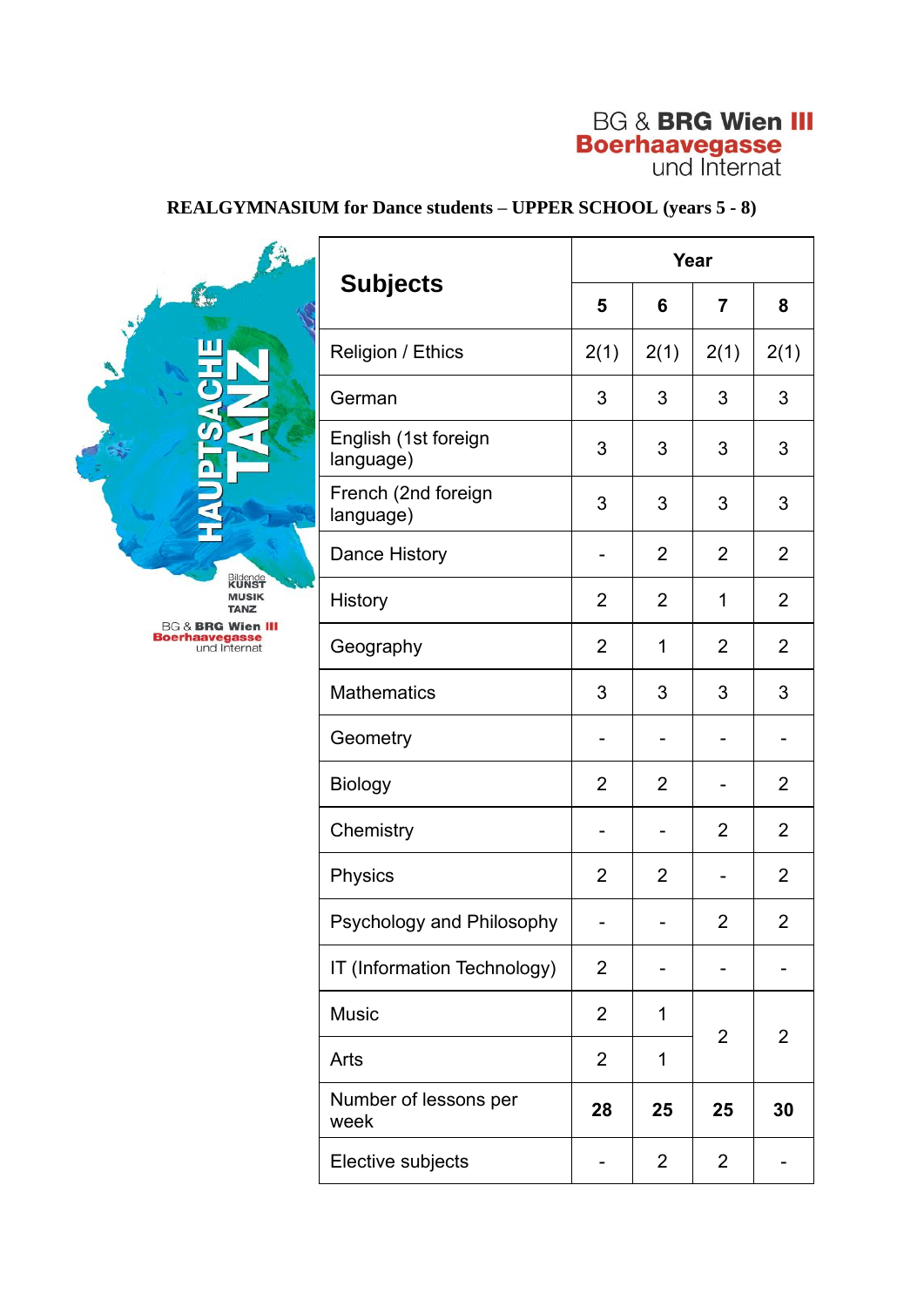- **Elective subjects** have to be attended in year 6 and 7 (double lessons), can be chosen for the final oral exams (Matura) like any other subjects.
- **MATURA ( standardized and competence-oriented final exam set according to the legal regulations): S**tudents pass the exam in the subjects they have selected (German, Maths, English OR French are obligatory to choose for the written exams)

DANCE HISTORY as a focus can be chosen for the oral exam.

• **The VWA ( Vorwissenschaftliche Arbeit**), a **term paper on a certain topic,** is a part of the final exam and a possibility to focus on Dance History. But any other topic can be chosen as well. Obligatory courses on how to write the paper must be attended in year 6, 7 and 8. Defining the topic, finding a supervisor and registration have to be done in year 7 as well. We strongly recommend to start writing in year 7 and to finalize the paper in the summer holidays before the final year starts.

## • **LAST BUT NOT LEAST – WHAT IS MOST IMPORTANT**

#### **Leave of Absence**

Attendance of classes is obligatory for all students. In special cases, students can get permission to miss classes (single lessons or days) due to requests from the principals of the dance education institutes and with the permission of the Austrian department of child employment, obeying the time limits defined by the Federal Ministry of Labour and Social Affairs .

Permission can only be granted by the principal of BRG Wien III (Schulpflichtgesetz § 9, SCHUG § 45).

Missed lessons have to be revised, all home exercises have to be done as well.

As our dance students are frequently prevented from attending classes because of training, rehearsals or performances, we must insist that private appointments cannot be made during lesson time.

#### **Medical Appointments and Physiotherapy**

Because of the special situation in dance classes, we strongly recommend booking medical and physiotherapy appointments at the beginning or end of the day so that students miss as few classes as possible. **Physiotherapy appointments must be reported in advance to the**